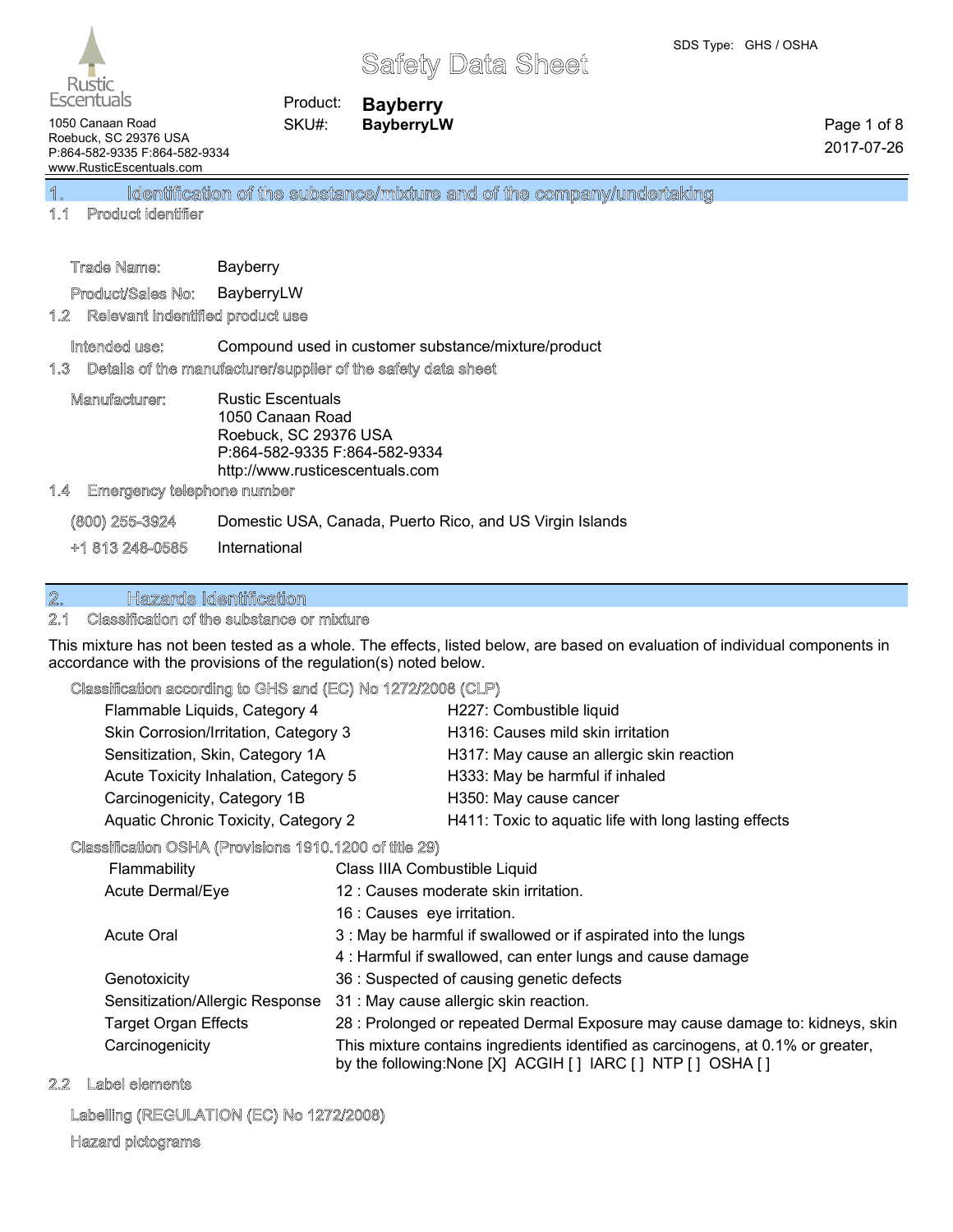

Page 2 of 8 2017-07-26

1050 Canaan Road Roebuck, SC 29376 USA P:864-582-9335 F:864-582-9334 www.RusticEscentuals.com



## Signal Word: Danger

#### Hazard statments

| H227 | Combustible liquid                              |
|------|-------------------------------------------------|
| H316 | Causes mild skin irritation                     |
| H317 | May cause an allergic skin reaction             |
| H333 | May be harmful if inhaled                       |
| H350 | May cause cancer                                |
| H411 | Toxic to aquatic life with long lasting effects |

Product: **Bayberry** SKU#: **BayberryLW**

#### Precautionary Statements

#### Prevention:

| P <sub>201</sub> | Obtain special instructions before use                                                                                                |
|------------------|---------------------------------------------------------------------------------------------------------------------------------------|
| P <sub>202</sub> | Do not handle until all safety precautions have been read and understood                                                              |
| P <sub>235</sub> | Keep cool                                                                                                                             |
| P272             | Contaminated work clothing should not be allowed out of the workplace                                                                 |
| P273             | Avoid release to the environment                                                                                                      |
| P <sub>281</sub> | Use personal protective equipment as required                                                                                         |
| Response:        |                                                                                                                                       |
| P302 + P352      | IF ON SKIN: Wash with soap and water                                                                                                  |
| P304 + P312      | IF INHALED: Call a POISON CENTER or doctor/physician if you feel unwell                                                               |
| $P308 + P313$    | IF exposed or concerned: Get medical advice/attention                                                                                 |
| $P333 + P313$    | If skin irritation or a rash occurs: Get medical advice/attention                                                                     |
| P363             | Wash contaminated clothing before reuse                                                                                               |
| P370 + P378      | In case of fire: Use Carbon dioxide (CO2), Dry chemical, or Foam for extinction. Do not use<br>a direct water jet on burning material |
| P391             | <b>Collect Spillage</b>                                                                                                               |
|                  |                                                                                                                                       |

#### 2.3 Other Hazards

no data available

## 3. Composition/Information on Ingredients

### 3.1 Mixtures

This product is a complex mixture of ingredients, which contains among others the following substance(s), presenting a health or environmental hazard within the meaning of the UN Globally Harmonized System of Classification and Labeling of Chemicals (GHS):

| CAS#<br>Ingredient | EC#       | Conc.<br>Range | <b>GHS Classification</b> | <b>OSHA Classification</b> |
|--------------------|-----------|----------------|---------------------------|----------------------------|
| 84-66-2            | 201-550-6 | $> 80\%$       | H316; H402                |                            |
| Diethyl phthalate  |           |                |                           |                            |
| 125-12-2           | 204-727-6 | $2 - 5 \%$     | H227; H316; H401          | 11.15                      |
| Isobornyl acetate  |           |                |                           |                            |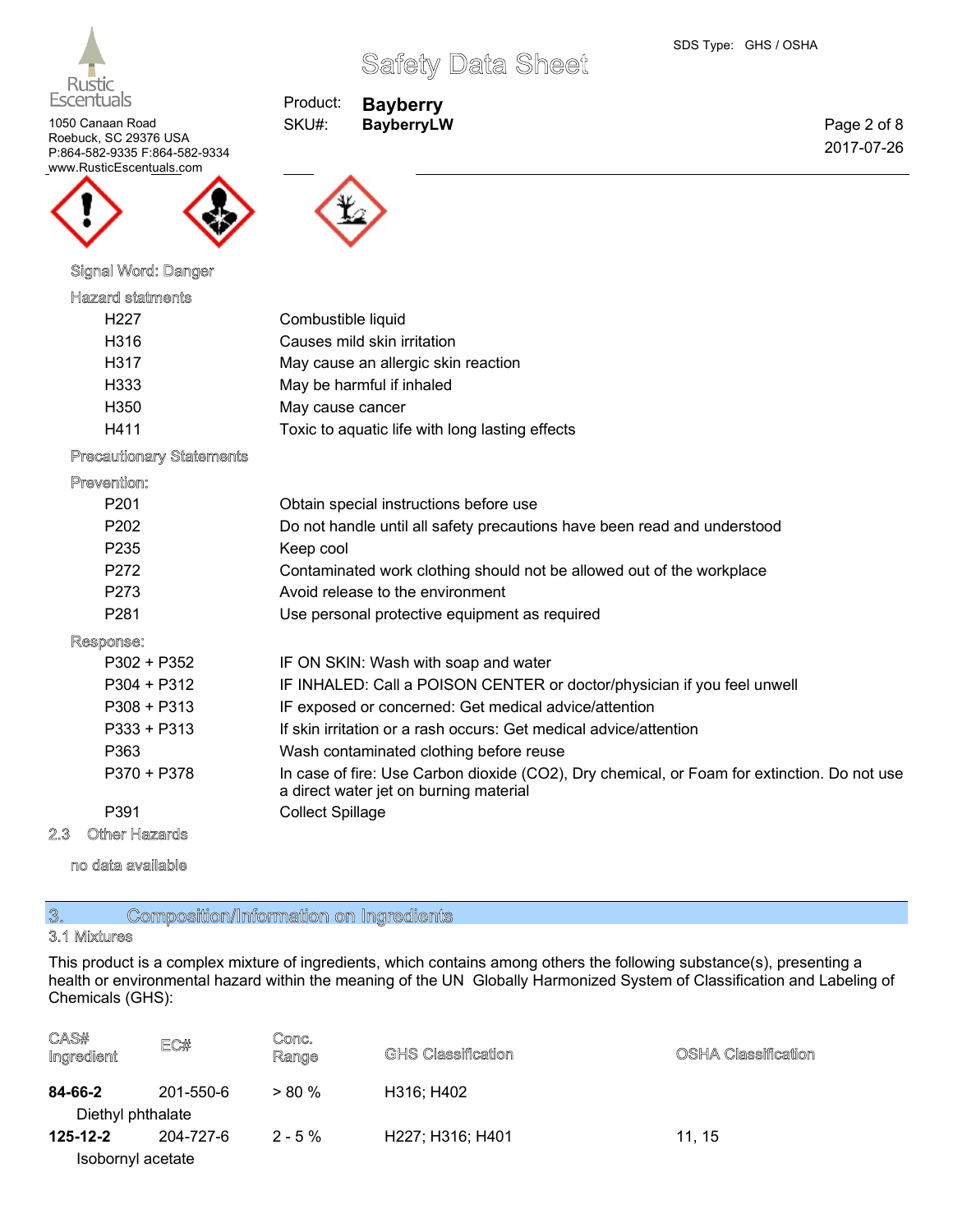

1050 Canaan Road

## Safety Data Sheet

Product: **Bayberry** SKU#: **BayberryLW**

Page 3 of 8 2017-07-26

| Roebuck, SC 29376 USA<br>P:864-582-9335 F:864-582-9334<br>www.RusticEscentuals.com |                                         |                                                          |                                                         |                            |
|------------------------------------------------------------------------------------|-----------------------------------------|----------------------------------------------------------|---------------------------------------------------------|----------------------------|
| CAS#<br>Ingredient                                                                 | EC#                                     | Conc.<br>Range                                           | <b>GHS Classification</b>                               | <b>OSHA Classification</b> |
| 8021-29-2                                                                          | 294-351-9                               | $2 - 5%$                                                 | H226; H304; H316; H319; H400; H410                      | 12, 16, 3, 31              |
| Abies sibirica oil                                                                 |                                         |                                                          |                                                         |                            |
| 120-51-4                                                                           | 204-402-9                               | $2 - 5%$                                                 | H302; H313; H400; H411                                  | 28, 3                      |
| <b>Benzyl Benzoate</b>                                                             |                                         |                                                          |                                                         |                            |
| 8000-34-8                                                                          | 284-638-7                               | $1 - 2%$                                                 | H303; H304; H313; H316; H319; H401                      | 12, 31, 36, 4              |
|                                                                                    | Eugenia caryophyllus (Clove) leaf oil   |                                                          |                                                         |                            |
| 54464-57-2                                                                         | 259-174-3                               | $0.1 - 1.0 %$                                            | H315; H317; H400; H410                                  | 11, 31                     |
|                                                                                    | Tetramethyl Acetyloctahydronaphthalenes |                                                          |                                                         |                            |
| 80-56-8                                                                            | 201-291-9                               | $0.1 - 1.0 %$                                            | H226; H303; H304; H315; H317; H400;<br>H410             | 11, 15, 25                 |
| a-Pinene                                                                           |                                         |                                                          |                                                         |                            |
| 8015-91-6                                                                          | 283-479-0<br>Oil Cinnamon Leaf Ceylon   | $0.1 - 1.0 %$                                            | H227; H303; H313; H316; H319; H341;<br>H350; H401; H412 | 11, 15, 31                 |
| 68647-72-3                                                                         | 232-433-8                               | $0.1 - 1.0 %$                                            | H226; H304; H315; H317; H400; H410                      | 12, 3, 31                  |
| Limonene                                                                           |                                         |                                                          |                                                         |                            |
| 103-95-7                                                                           | 203-161-7                               | $0.1 - 1.0 %$                                            | H227; H303; H315; H317; H401; H412                      | 11, 15, 31                 |
|                                                                                    |                                         | 2-Methyl-3-(p-isopropylphenyl)propionaldehyde            |                                                         |                            |
| 31906-04-4                                                                         | 250-863-4                               | $0.1 - 1.0 %$                                            | H317; H402                                              |                            |
|                                                                                    |                                         | Hydroxyisohexyl 3-cyclohexene carboxaldehyde             |                                                         |                            |
| 127-91-3                                                                           | 204-872-5                               | $0.1 - 1.0 %$                                            | H226; H304; H315; H317; H400; H410                      | 11, 15, 24, 25, 31         |
| ß-Pinene                                                                           |                                         |                                                          |                                                         |                            |
| 586-62-9<br>Terpinolene                                                            | 209-578-0                               | $0.1 - 1.0 %$                                            | H227; H303; H304; H316; H317; H400;<br>H401; H410       |                            |
| 87-44-5                                                                            | 201-746-1                               | $0.1 - 1.0 %$                                            | H304; H316; H317                                        | 31, 4                      |
| beta-Caryophyllene                                                                 |                                         |                                                          |                                                         |                            |
| 68737-61-1                                                                         | 272-113-5                               | $0.1 - 1.0 %$                                            | H227; H303; H313; H315; H317; H401;                     | 12, 15, 31                 |
|                                                                                    | Dimethyltetrahydro Benzaldehyde         |                                                          | H411                                                    |                            |
|                                                                                    |                                         | See Section 16 for full text of GHS classification codes |                                                         |                            |
|                                                                                    |                                         | $T$ atel Uudraaarhan Cantant (0/ $u$ hu) = 2.00          |                                                         |                            |

Total Hydrocarbon Content (% w/w) = 3.99

| <b>First Aid Measures</b><br>4.                                    |                                                                                                               |
|--------------------------------------------------------------------|---------------------------------------------------------------------------------------------------------------|
| Description of first aid measures<br>4.1                           |                                                                                                               |
| Inhalation:                                                        | Remove from exposure site to fresh air and keep at rest.<br>Obtain medical advice.                            |
| Eye Exposure:                                                      | Flush immediately with water for at least 15 minutes.<br>Contact physician if symptoms persist.               |
| <b>Skin Exposure:</b>                                              | Remove contaminated clothes. Wash thoroughly with water (and soap).<br>Contact physician if symptoms persist. |
| Ingestion:                                                         | Rinse mouth with water and obtain medical advice.                                                             |
| Most important symptoms and effects, both acute and delayed<br>4.2 |                                                                                                               |
| Symptoms:                                                          | no data available                                                                                             |
| Risks:                                                             | Refer to Section 2.2 "Hazard Statements"                                                                      |
|                                                                    |                                                                                                               |

4.3 Indication of any immediate medical attention and special treatment needed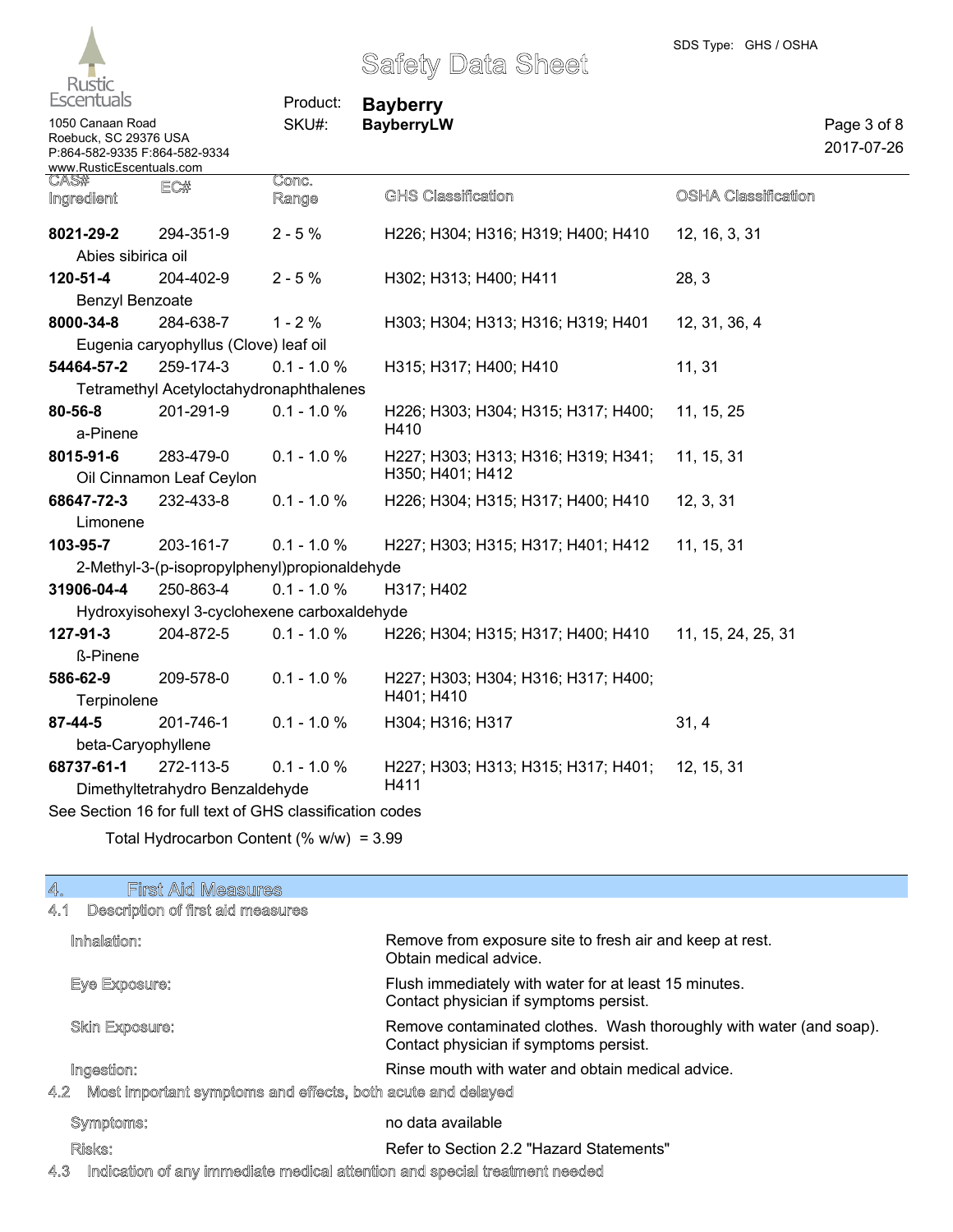Page 4 of 8 2017-07-26



## Safety Data Sheet

Product: **Bayberry** SKU#: **BayberryLW**

1050 Canaan Road Roebuck, SC 29376 USA P:864-582-9335 F:864-582-9334 www.RusticEscentuals.com

Treatment: Treatment: Treatment: Refer to Section 2.2 "Response"

| 5.<br><b>Fire-Fighting measures</b>                          |                                                   |
|--------------------------------------------------------------|---------------------------------------------------|
| 5.1<br><b>Extinguishing media</b>                            |                                                   |
| Suitable:                                                    | Carbon dioxide (CO2), Dry chemical, Foam          |
| Unsuitable                                                   | Do not use a direct water jet on burning material |
| Special hazards arising from the substance or mixture<br>5.2 |                                                   |
| During fire fighting:                                        | Water may be ineffective                          |
| Advice for firefighters<br>5.3                               |                                                   |
| Further information:                                         | Standard procedure for chemical fires             |
|                                                              |                                                   |

### 6. Accidental Release Measures

#### 6.1 Personal precautions, protective equipment and emergency procedures

Avoid inhalation and contact with skin and eyes. A self-contained breathing apparatus is recommended in case of a major spill.

#### 6.2 Environmental precautions

Keep away from drains, soil, and surface and groundwater.

#### 6.3 Methods and materials for containment and cleaning up

Clean up spillage promptly. Remove ignition sources. Provide adequate ventilation. Avoid excessive inhalation of vapors. Gross spillages should be contained by use of sand or inert powder and disposed of according to the local regulations.

#### 6.4 Reference to other sections

Not Applicable

### 7. Handling and Storage

#### 7.1 Precautions for safe handling

Apply according to good manufacturing and industrial hygiene practices with proper ventilation. Do not drink, eat or smoke while handling. Respect good personal hygiene.

#### 7.2 Conditions for safe storage, including any incompatibilities

Store in a cool, dry and ventilated area away from heat sources and protected from light in tightly closed original container. Avoid plastic and uncoated metal container. Keep air contact to a minimum.

#### 7.3 Specific end uses

No information available

#### 8. Exposure Controls/Personal Protection

#### 8.1 Control parameters

#### Exposure Limits:

| Component |                   | <b>ACGIH</b><br><b>ACGIH</b><br><b>OSHA</b><br><b>OSHA</b><br>TWA ppm STEL ppm TWA ppm STEL ppm |  |
|-----------|-------------------|-------------------------------------------------------------------------------------------------|--|
| 84-66-2   | Diethyl phthalate | 5                                                                                               |  |
| 80-56-8   | a-Pinene          | 20                                                                                              |  |
| 127-91-3  | <b>ß-Pinene</b>   | 20                                                                                              |  |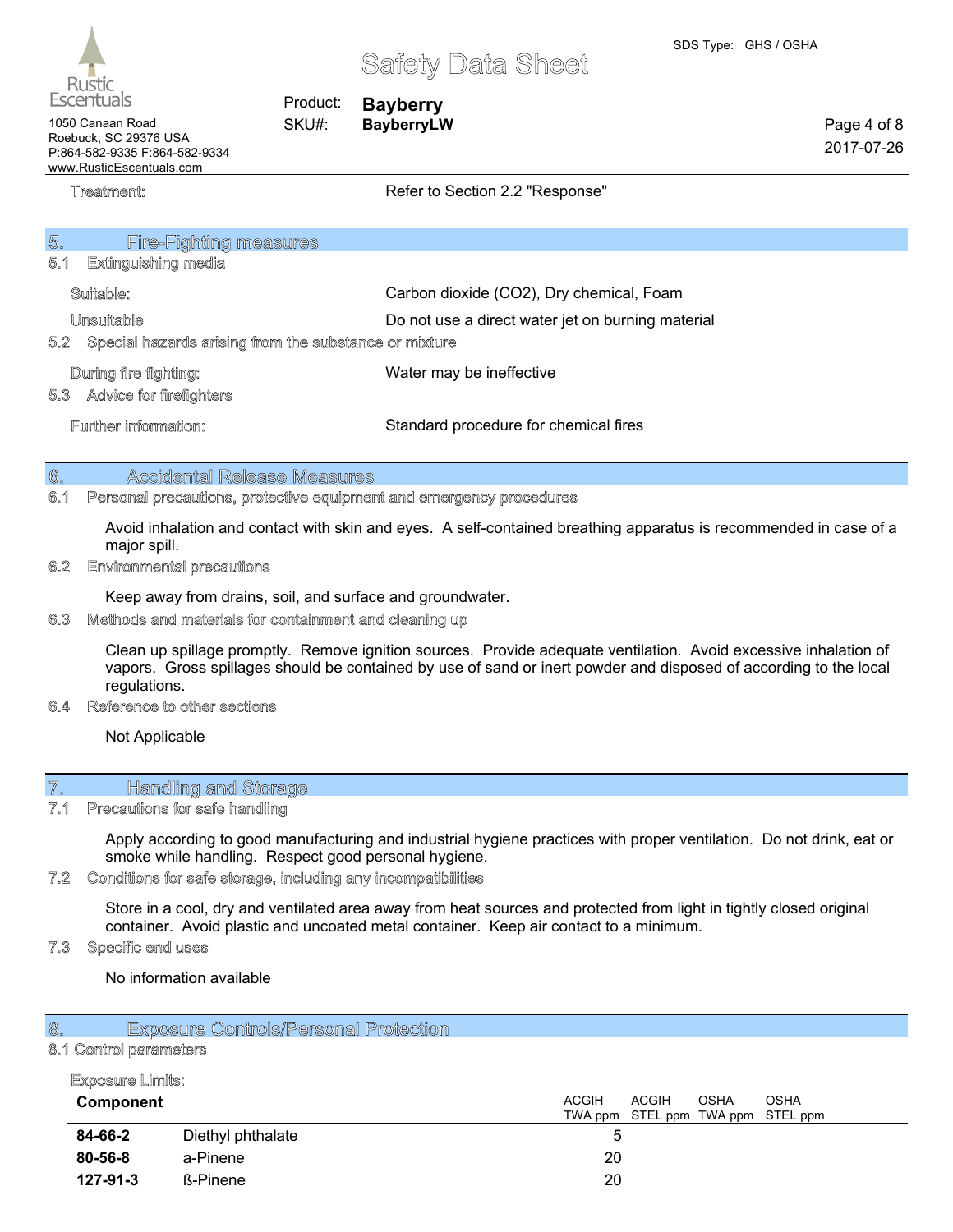| <b>Escentuals</b>                                                                                      | Product: | <b>Bayberry</b>                                                                                                                          |  |                           |
|--------------------------------------------------------------------------------------------------------|----------|------------------------------------------------------------------------------------------------------------------------------------------|--|---------------------------|
| 1050 Canaan Road<br>Roebuck. SC 29376 USA<br>P:864-582-9335 F:864-582-9334<br>www.RusticEscentuals.com | SKU#:    | <b>BayberryLW</b>                                                                                                                        |  | Page 5 of 8<br>2017-07-26 |
| <b>Engineering Controls:</b><br>8.2 Exposure controls - Personal protective equipment                  |          | Use local exhaust as needed.                                                                                                             |  |                           |
| Eye protection:                                                                                        |          | Tightly sealed goggles, face shield, or safety glasses with brow guards and side shields, etc.<br>as may be appropriate for the exposure |  |                           |
| Respiratory protection:                                                                                |          | Avoid excessive inhalation of concentrated vapors. Apply local ventilation where appropriate.                                            |  |                           |
| Skin protection:                                                                                       |          | Avoid Skin contact. Use chemically resistant gloves as needed.                                                                           |  |                           |

## 9. Physical and Chemical Properties

#### 9.1 Information on basic physical and chemical properties

| Appearance:                  | Conforms to Standard        |
|------------------------------|-----------------------------|
| Odor:                        | <b>Conforms to Standard</b> |
| Color:                       | Colorless                   |
| Viscosity:                   | Liquid                      |
| <b>Freezing Point:</b>       | Not determined              |
| <b>Boiling Point:</b>        | Not determined              |
| <b>Melting Point:</b>        | Not determined              |
| Flashpoint (CCCFP):          | 155 F (68.33 C)             |
| Auto flammability:           | Not determined              |
| <b>Explosive Properties:</b> | None Expected               |
| Oxidizing properties:        | None Expected               |
| Vapor Pressure (mmHg@20 C):  | 0.0689                      |
| %VOC:                        | 5.9603                      |
| Specific Gravity @ 25 C:     | 1.0850                      |
| Density @ 25 C:              | 1.0820                      |
| Refractive Index @ 20 C:     | 1.4985                      |
| Soluble in:                  | Oil                         |
|                              |                             |

## 10. Stability and Reactivity

| 10.1 Reactivity                         | None                                               |
|-----------------------------------------|----------------------------------------------------|
| 10.2 Chemical stability                 | Stable                                             |
| 10.3 Possibility of hazardous reactions | None known                                         |
| 10.4 Conditions to avoid                | None known                                         |
| 10.5 Incompatible materials             | Strong oxidizing agents, strong acids, and alkalis |
| 10.6 Hazardous decomposition products   | None known                                         |
|                                         |                                                    |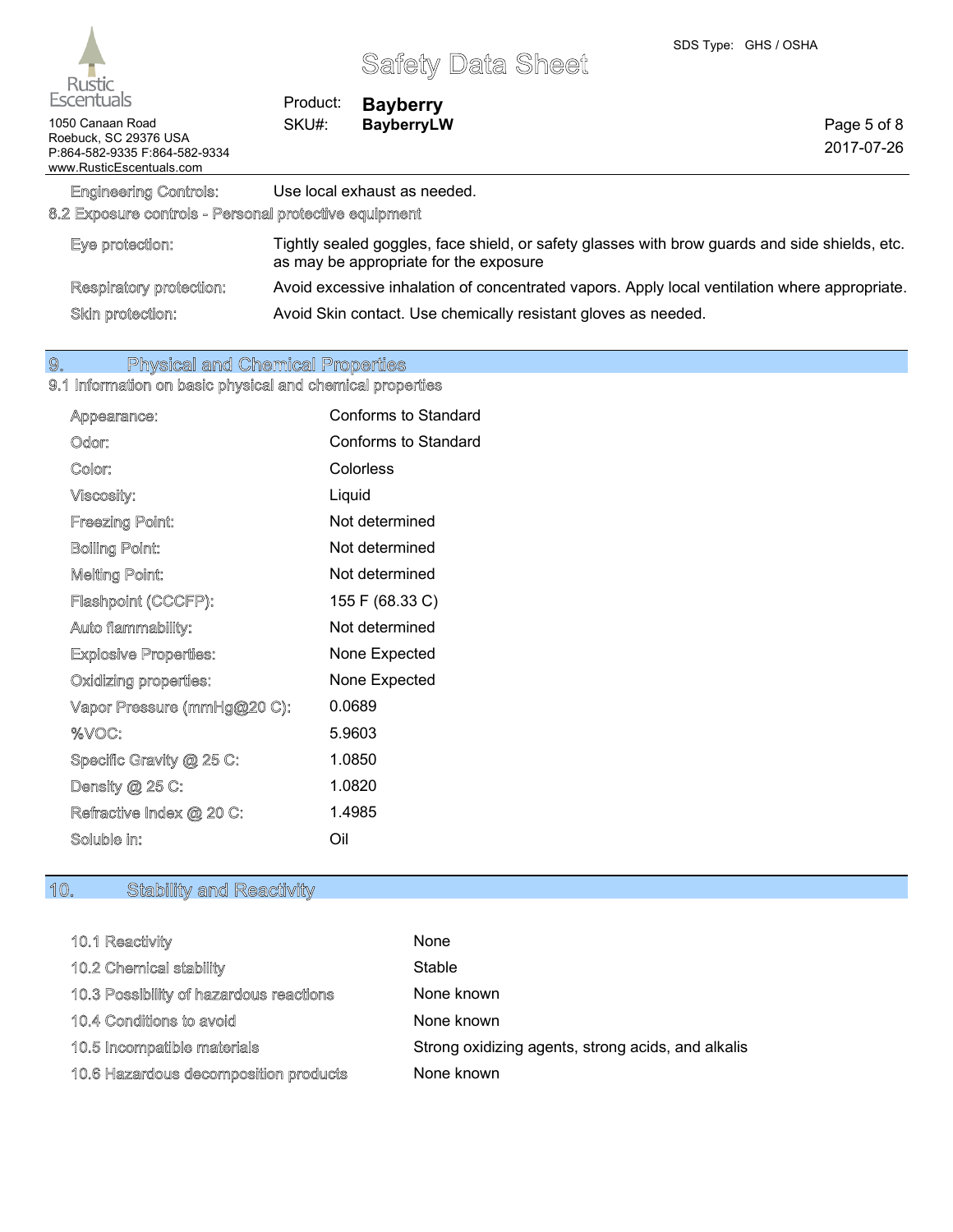

Product: **Bayberry** SKU#: **BayberryLW**

1050 Canaan Road Roebuck, SC 29376 USA P:864-582-9335 F:864-582-9334 www.RusticEscentuals.com

Page 6 of 8 2017-07-26

11. Toxicological Information

## 11.1 Toxicological Effects

Acute Toxicity Estimates (ATEs) based on the individual Ingredient Toxicity Data utilizing the "Additivity Formula"

| not met                                                                                                                  | (LD50: 6,580.99) Not classified - the classification criteria are |
|--------------------------------------------------------------------------------------------------------------------------|-------------------------------------------------------------------|
| Acute toxicity - Dermal - (Rabbit) mg/kg<br>(LD50: 8,205.32) Not classified - the classification criteria are<br>not met |                                                                   |
| Acute toxicity - Inhalation - (Rat) mg/L/4hr<br>(LC50: 21.85) May be harmful if inhaled                                  |                                                                   |
| Causes mild skin irritation<br>Skin corrosion / irritation                                                               |                                                                   |
| Serious eye damage / irritation<br>Not classified - the classification criteria are not met                              |                                                                   |
| Not classified - the classification criteria are not met<br>Respiratory sensitization                                    |                                                                   |
| May cause an allergic skin reaction<br>Skin sensitization                                                                |                                                                   |
| Not classified - the classification criteria are not met<br>Germ cell mutagenicity                                       |                                                                   |
| Carcinogenicity<br>May cause cancer                                                                                      |                                                                   |
| Not classified - the classification criteria are not met<br>Reproductive toxicity                                        |                                                                   |
| Not classified - the classification criteria are not met<br>Specific target organ toxicity - single exposure             |                                                                   |
| Not classified - the classification criteria are not met<br>Specific target organ toxicity - repeated exposure           |                                                                   |
| Aspiration hazard<br>Not classified - the classification criteria are not met                                            |                                                                   |

#### 12. Ecological Information 12.1 Toxicity

| Acute acquatic toxicity            | Not classified - the classification criteria are not met |
|------------------------------------|----------------------------------------------------------|
| Chronic acquatic toxicity          | Toxic to aquatic life with long lasting effects          |
| <b>Toxicity Data on soil</b>       | no data available                                        |
| Toxicity on other organisms        | no data available                                        |
| 12.2 Persistence and degradability | no data available                                        |
| 12.3 Bioaccumulative potential     | no data available                                        |
| 12.4 Mobility in soil              | no data available                                        |
| 12.5 Other adverse effects         | no data available                                        |

## 13. Disposal Conditions

### 13.1 Waste treatment methods

Do not allow product to reach sewage systems. Dispose of in accordance with all local and national regulations. Send to a licensed waste management company.The product should not be allowed to enter drains, water courses or the soil. Do not contaminate ponds, waterways or ditches with chemical or used container.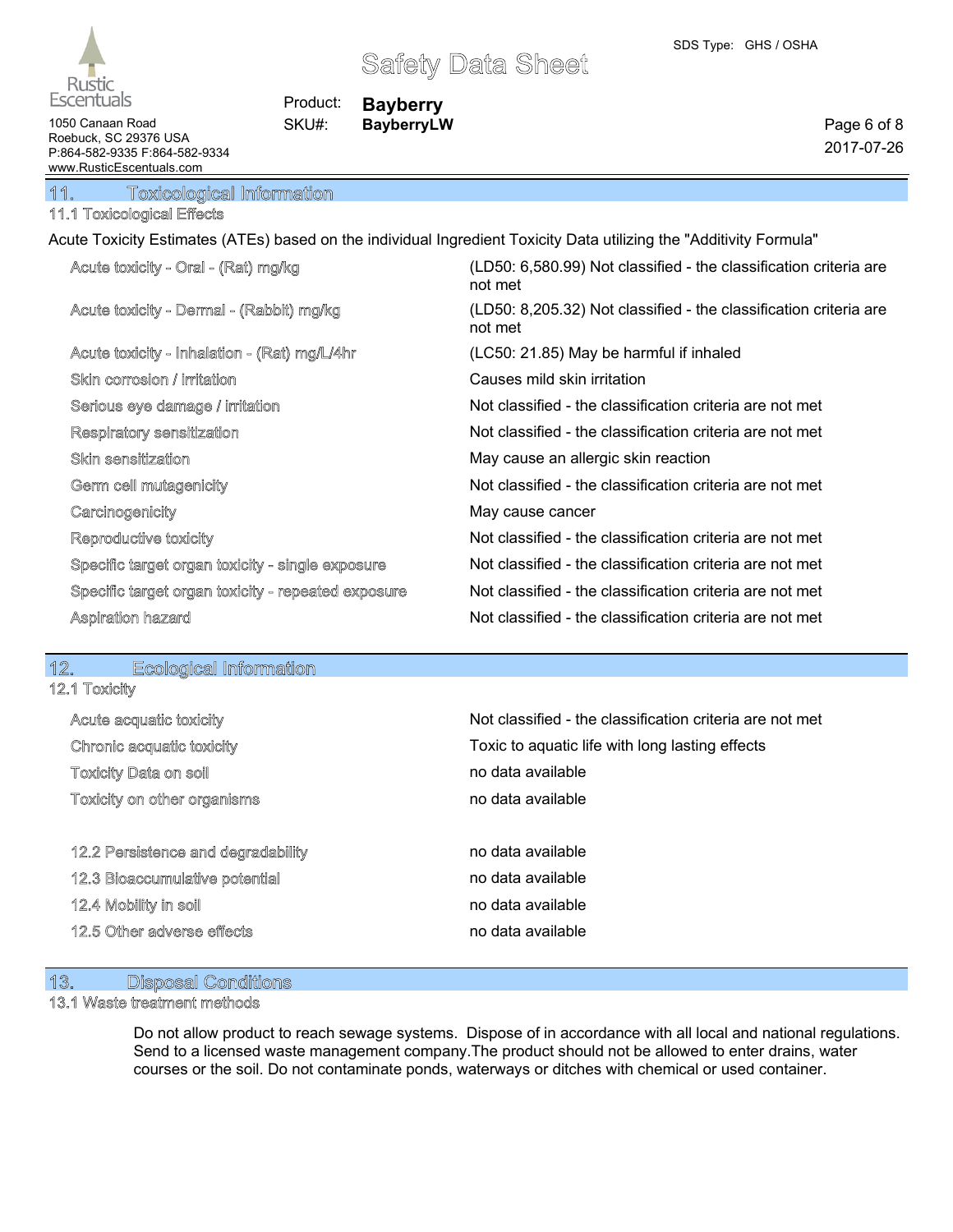

Product: **Bayberry** SKU#: **BayberryLW**

1050 Canaan Road Roebuck, SC 29376 USA P:864-582-9335 F:864-582-9334 www.RusticEscentuals.com

## 14. Transport Information

| Regulator                                                        |            | Class | Pack Group                          | Sub Risk | UN-nr.        |
|------------------------------------------------------------------|------------|-------|-------------------------------------|----------|---------------|
| U.S. DOT (Non-Bulk)                                              |            |       | Not Regulated - Not Dangerous Goods |          |               |
| <b>Chemicals NOI</b>                                             |            |       |                                     |          |               |
| <b>ADR/RID (International Road/Rail)</b>                         |            |       |                                     |          |               |
| <b>Environmentally Hazardous</b><br>Liquid, n.o.s.               | Substance. | 9     | Ш                                   |          | UN3082        |
| IATA (Air Cargo)                                                 |            |       |                                     |          |               |
| <b>Environmentally Hazardous</b><br>Liquid, n.o.s.<br>IMDG (Sea) | Substance. | 9     | $\mathbf{III}$                      |          | UN3082        |
| <b>Environmentally Hazardous</b><br>Liquid, n.o.s.               | Substance. | 9     | Ш                                   |          | <b>UN3082</b> |

## 15. Regulatory Information

## U.S. Federal Regulations:

| <b>TSCA (Toxic Substance Control Act):</b>   |                            |                            | All components of the substance/mixture are listed or exempt |
|----------------------------------------------|----------------------------|----------------------------|--------------------------------------------------------------|
| 40 CFR(EPCRA, SARA, CERCLA and CAA)          |                            |                            | This product contains the following components:              |
| 84-66-2                                      | $201 - 550 - 6$ > 80 %     |                            | Diethyl phthalate                                            |
| U.S. State Regulations:                      |                            |                            |                                                              |
| California Proposition 65 Warning            |                            |                            | This product contains the following components:              |
| 94-59-7                                      |                            | $202 - 345 - 4 \le 50$ ppm | Safrole (NFS)                                                |
| O <sub>2</sub>                               | $202 - 223 - 0 \le 21$ ppm |                            | Methyl Eugenol (NFS)                                         |
| $\frac{155}{35}$ -3(NF 204-622-5 0.01 - 0.1% |                            |                            | beta-Myrcene (NFS)                                           |
| Canadiah Regulations:                        |                            |                            |                                                              |

#### DSL / NDSL 99.67% of the components are listed or exempt.

| ---------   |                | <u>advance as the daily direction of a distance as direction</u> |
|-------------|----------------|------------------------------------------------------------------|
| IFF#3076211 | $0.1 - 1.0 \%$ | Fir Essence OLIFFAC 0110 (IFF Compound)                          |
|             |                |                                                                  |

## 16. Other Information

#### GHS H-Statements referred to under section 3

#### Total Fractional Values

| (TFV) Risk |                                              |
|------------|----------------------------------------------|
|            | (9.58) Skin Corrosion/Irritation, Category 3 |
|            | (4.18) Carcinogenicity, Category 1B          |

(TFV) Risk (TFV) Risk (3.30) Sensitization, Skin, Category 1A (3.16) Aquatic Chronic Toxicity, Category 2

## Department issuing data sheet:

Department E-mail address:

Technical Support TechSupport@RusticEscentuals.com Page 7 of 8 2017-07-26